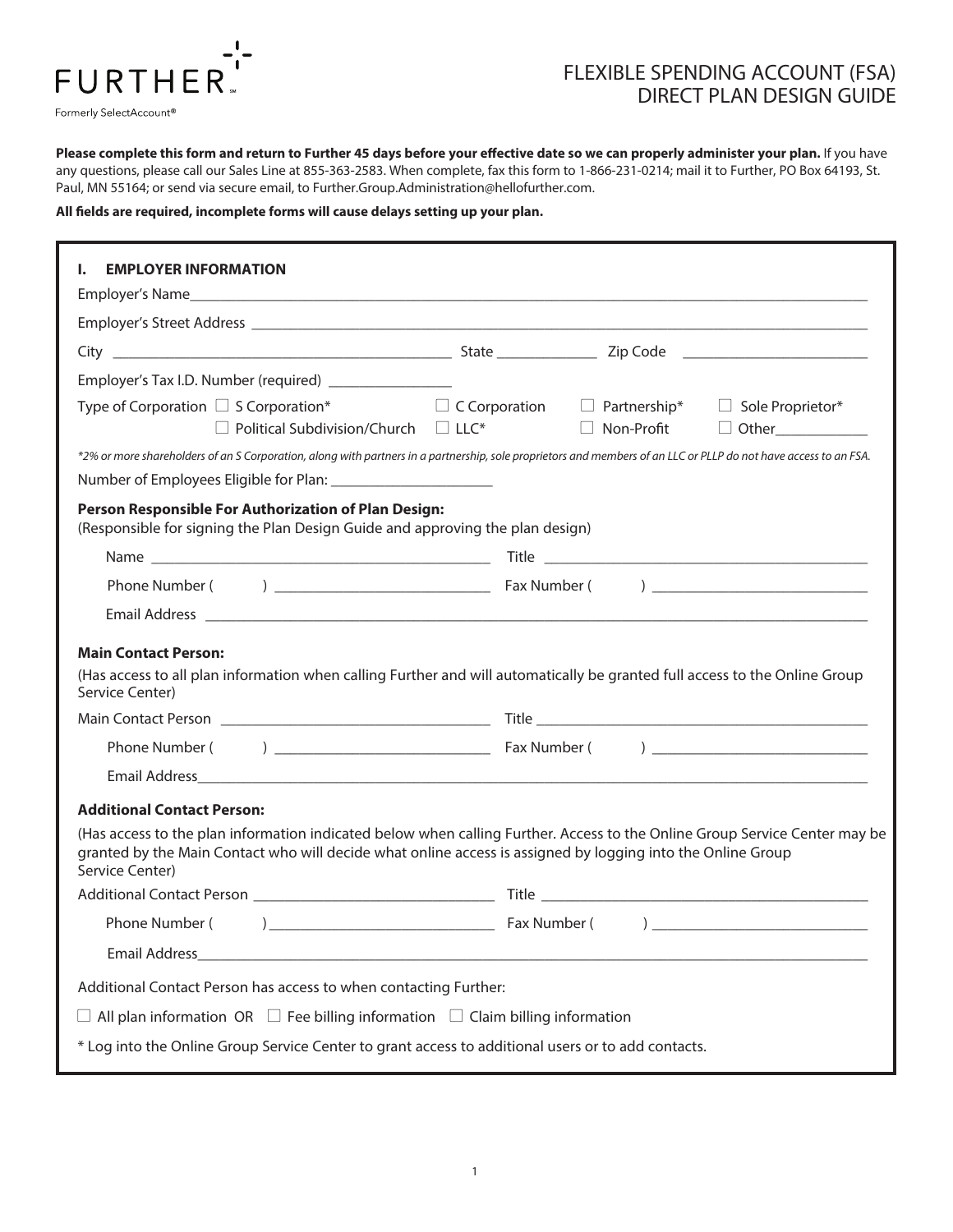| <b>II. AGENCY/BROKERAGE INFORMATION</b>                                                                                                                                 |  |
|-------------------------------------------------------------------------------------------------------------------------------------------------------------------------|--|
|                                                                                                                                                                         |  |
|                                                                                                                                                                         |  |
|                                                                                                                                                                         |  |
|                                                                                                                                                                         |  |
|                                                                                                                                                                         |  |
|                                                                                                                                                                         |  |
|                                                                                                                                                                         |  |
|                                                                                                                                                                         |  |
| III. TRANSFER OF ADMINISTRATION                                                                                                                                         |  |
| Is Further taking over administrative services from another FSA administrator? $\Box$ Yes $\Box$ No                                                                     |  |
| With your previous FSA plan, was rollover allowed to carry over from year to year? $\Box$ Yes $\Box$ No                                                                 |  |
| (If yes on either question, Further will contact you)                                                                                                                   |  |
|                                                                                                                                                                         |  |
| IV. HEALTH PLAN ADMINISTRATIVE INFORMATION                                                                                                                              |  |
|                                                                                                                                                                         |  |
| A health plan must be offered in order to offer an FSA.                                                                                                                 |  |
| Is your plan fully insured or self insured? $\square$ Fully Insured $\square$ Self Insured                                                                              |  |
|                                                                                                                                                                         |  |
| V. FLEXIBLE SPENDING ACCOUNT ADMINISTRATIVE INFORMATION                                                                                                                 |  |
| <b>Plan Year</b>                                                                                                                                                        |  |
|                                                                                                                                                                         |  |
| Plan Options (select all that apply)                                                                                                                                    |  |
| $\Box$ Medical Flexible Spending Account                                                                                                                                |  |
| Dependent Care Flexible Spending Account                                                                                                                                |  |
| $\Box$ Premium Reimbursement Account* (Employer sponsored group health plan)<br>$\Box$ TaxSaver Health Options PRA* (Employers that do not sponsor a group health plan) |  |
| * These plan options are not flexible spending accounts but are covered under the IRS section 125 or 132. Refer to Fee                                                  |  |
| Schedule for any additional charges with these Plans.                                                                                                                   |  |
| Note: The Premium Reimbursement Account and TaxSaver Account allow employees to use pre-tax dollars to                                                                  |  |
|                                                                                                                                                                         |  |
|                                                                                                                                                                         |  |
|                                                                                                                                                                         |  |
|                                                                                                                                                                         |  |
| You must have a cafeteria plan in place to allow employee pre-tax contributions to the FSA. Please select one of the<br>following:                                      |  |
| $\Box$ I currently have a cafeteria plan with Further. Please update my documents.                                                                                      |  |
| $\Box$ I currently have a cafeteria plan with another vendor.                                                                                                           |  |
| $\Box$ I want Further to setup a cafeteria plan. Continue to the eligibility section below.                                                                             |  |
| Eligibility Required for Plan documents (generally matches that of the health plan.)                                                                                    |  |
| Employees must work at least _____________ hours per week to be eligible                                                                                                |  |
| Benefits will begin on: (select only one):                                                                                                                              |  |
| $\Box$ First of the month following date of hire                                                                                                                        |  |
| Date of hire<br>$\Box$ First day after completion of the waiting period $\Box$ 30 days $\Box$ 60 days $\Box$ 90 days $\Box$ Other                                       |  |
| pay for their supplemental insurance policies. Major medical premiums are not eligible for reimbursement if<br>employee is actively working.<br><b>Cafeteria Plan</b>   |  |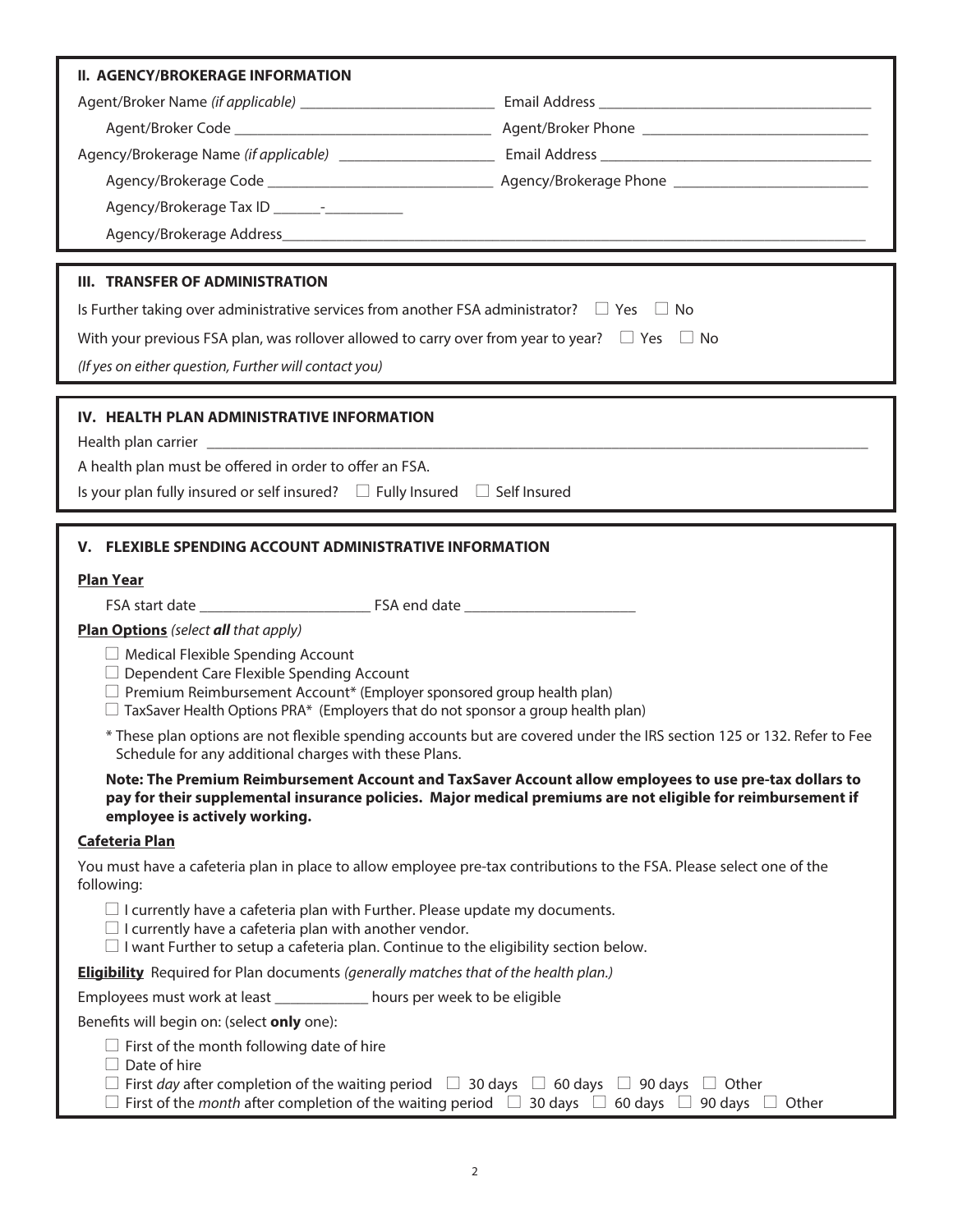# **V. FLEXIBLE SPENDING ACCOUNT ADMINISTRATIVE INFORMATION (continued)**

**Terminations** *(applies to Medical FSA only)* 

Allowing continuation on an after-tax basis is mandatory.

Do you also wish to allow continuation on a pre-tax basis, taken from the employee's last paycheck, with the employee's written permission?  $\Box$  Yes  $\Box$  No (default) written permission?  $\Box$  Yes

# **Minimum and Maximum Employee Contribution Limits**

 Minimum Maximum Medical FSA \$\_\_\_\_\_\_\_\_\_\_\_\_\_\_\_ \$\_\_\_\_\_\_\_\_\_\_\_\_\_\_\_ (**IRS maximum is \$2,650)**

Dependent Care FSA \$\_\_\_\_\_\_\_\_\_\_\_\_\_\_\_ \$\_\_\_\_\_\_\_\_\_\_\_\_\_\_\_ (**IRS maximum is \$5,000)**

Does the Employer contribute to any account(s)?  $\Box$  Yes  $\Box$  No (default)

If yes, indicate which accounts and amount of contribution: *(select all that apply)*

 $\Box$  Medical \$\_\_\_\_\_\_\_\_\_\_\_\_\_\_\_\_\_\_\_\_\_ per participant at the start of the plan year.

 $\Box$  Dependent Care \$\_\_\_\_\_\_\_\_\_\_\_\_\_\_\_\_\_\_\_\_\_\_ per participant at the start of the plan year.

**Note:** The employer can contribute up to \$500 to all eligible workers without the employee contributing. When employer is contributing an amount over \$500, the employer's contribution cannot exceed the employee's election.

# **Grace Period**

The grace period only applies to Medical and/or Dependent Care FSAs. It is the additional time period in which members can incur out- of-pocket expenses in the new plan year if money is left over from the previous plan year. Claims incurred during the grace period may be submitted until the end of the runout period. A grace period is not recommended for dependent care FSA. You may choose grace period or rollover, but not both.

*The grace period can be up to two months and 15 days from the end of the plan year. The grace period cannot exceed the runout period end date for a Medical FSA. A grace period is not recommended if you currently offer an HSA or if you are considering adding one in the future.*

| Would you like to add a grace period to the end of the plan year for <b>Medical FSA</b> ?                                                                                                                                                                                                        | $ $ Yes | ∣ No    |      |
|--------------------------------------------------------------------------------------------------------------------------------------------------------------------------------------------------------------------------------------------------------------------------------------------------|---------|---------|------|
| If yes, please indicate your grace period end date $\frac{1}{2}$ $\frac{1}{2}$ $\frac{1}{2}$ $\frac{1}{2}$ $\frac{1}{2}$ $\frac{1}{2}$ $\frac{1}{2}$ $\frac{1}{2}$ $\frac{1}{2}$ $\frac{1}{2}$ $\frac{1}{2}$ $\frac{1}{2}$ $\frac{1}{2}$ $\frac{1}{2}$ $\frac{1}{2}$ $\frac{1}{2}$ $\frac{1}{2}$ |         |         |      |
| Would you like to add a grace period to the end of the plan year for <b>Dependent Care FSA</b> ?                                                                                                                                                                                                 |         | $ $ Yes | l No |

If yes, please indicate your grace period end date  $\underline{\hspace{1cm}}$   $\underline{\hspace{1cm}}$  /\_  $\underline{\hspace{1cm}}$  /\_  $\underline{\hspace{1cm}}$   $\underline{\hspace{1cm}}$ 

# **Rollover**

You have the option to allow employees to carry over up to \$500 from the current plan year to their FSA for the following plan year. The rollover amount does not count towards the annual FSA contribution limit. Without the rollover or grace period, balances at the end of the plan year are forfeited. You may choose rollover or grace period, but not both. Indicate what happens to unused balances at the end of the plan year:

- $\Box$  Roll over balance up to \$500 to subsequent plan year
- □ No balance rolls over

# **Runout Period**

The runout period is the deadline for participants to submit claims for the previous plan year. All eligible claims must be received by the end of the runout period.

*The suggested runout period selected for a Medical FSA is 3 months from the end of the plan year. A runout period always begins at the end of the plan year, and if a grace period is selected, it runs concurrently with the grace period.*

#### If you selected **Medical FSA**:

Please indicate the length of the runout period for active Medical FSA employees: \_\_\_\_\_\_\_\_\_\_ (months) *(Length of runout period must be indicated in whole and/or half month increments. Half months equate to 15 days.)*

Please indicate how you would like runout to apply to terminated employees *(select only one)*

 $\Box$  The runout period noted above begins at termination date *(recommended)* 

□ Same as active employees

If you selected **Dependent Care FSA** please indicate the length of the runout period: \_\_\_\_\_\_\_\_\_\_ (months)

 *(Length of runout period must be indicated in whole and/or half month increments. Half months equate to 15 days. Runout for terminated and active employees is the same for dependent care.)*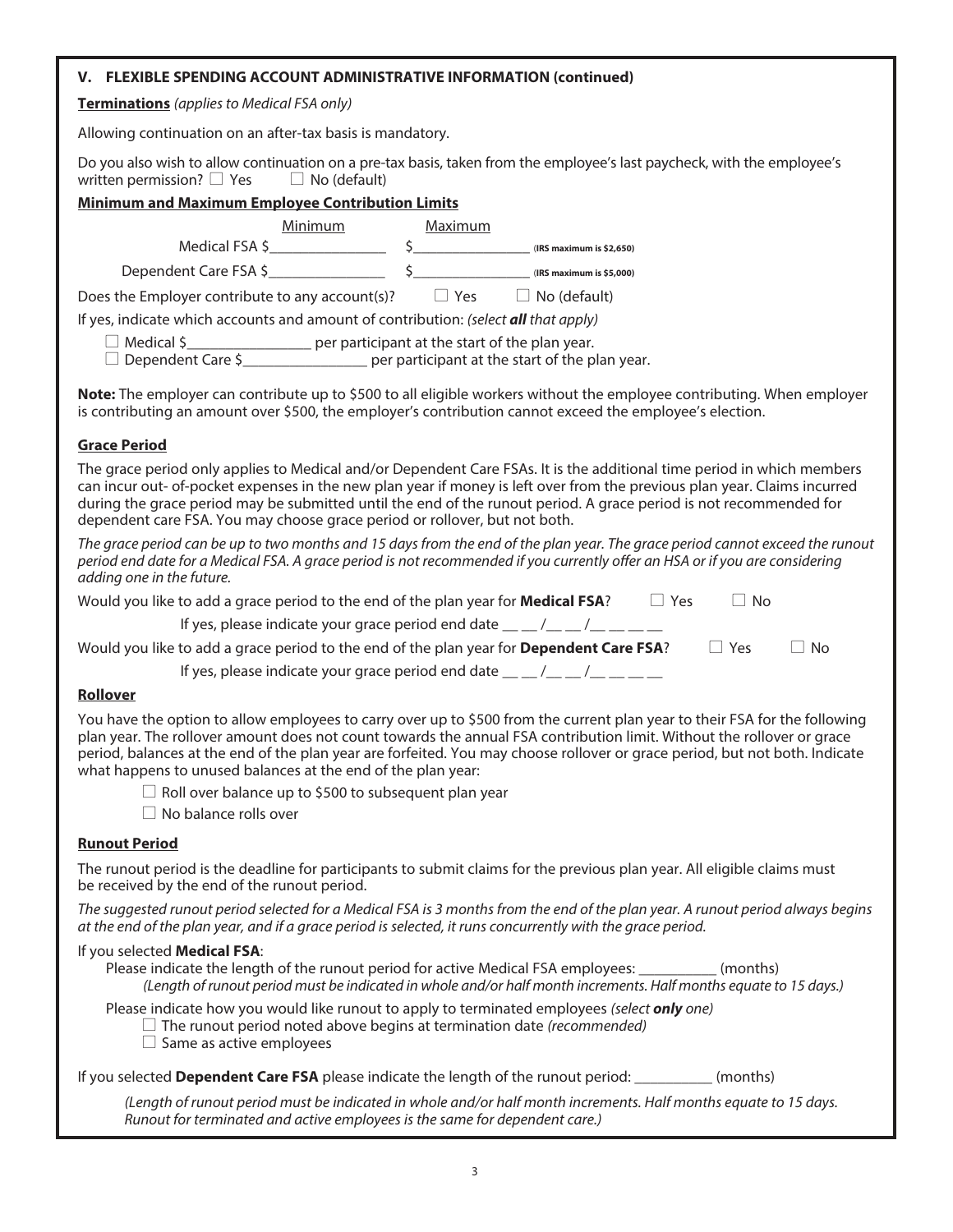#### **VI. REIMBURSEMENT**

- Employees use the debit card to pay for expenses just as they would use a bank debit card. All participants will be issued one debit card. A debit card for dependent(s) may be requested online.
- Online Requests Employees request reimbursement through our secure online member service center at hellofurther.com.

# **Copay amounts**

The copay amounts provided below will allow these amounts to auto-substantiate when the debit card is used. Documentation will not be required for reimbursement.

Please indicate the health plan copay amounts below or attach a separate spreadsheet indicating the copay amounts:

| Mer  | $\overline{\phantom{a}}$ |
|------|--------------------------|
| ____ |                          |

Drug:

#### **VII. ENROLLMENT DATA**

Initial Enrollment Data will be sent via:

- $\Box$  Group Online Service Center. Employer will enroll participants online using the Group Online Service Center at **hellofurther.com**
- $\Box$  Electronic file *(Electronic enrollment file format requirements will be provided via email following the approval of the plan design guide.)*

## **VIII. FSA PAYROLL INFORMATION**

Further is required to post payroll deduction information throughout the year for all employees choosing to participate in the plan. Funds should **not** be sent with any deduction information.

We offer two options for sending us your payroll deduction data:

- l **Online Group Service Center (recommended)**: You can create and upload a file directly in the Further system or manually enter contribution amounts:
- l **Electronic File**: This option requires employers to create a file using Further format requirements. This option is required for employers with 50 or more employees and is recommended for all employers. (Contact the group leader line for file format requirements.)
- **Paper Report:** This option is a report that the employer creates each payroll date and sends to Further via fax or mail. This option may only be used for employers with fewer than 50 participants. **Additional fees apply. Please refer to the pricing sheet.**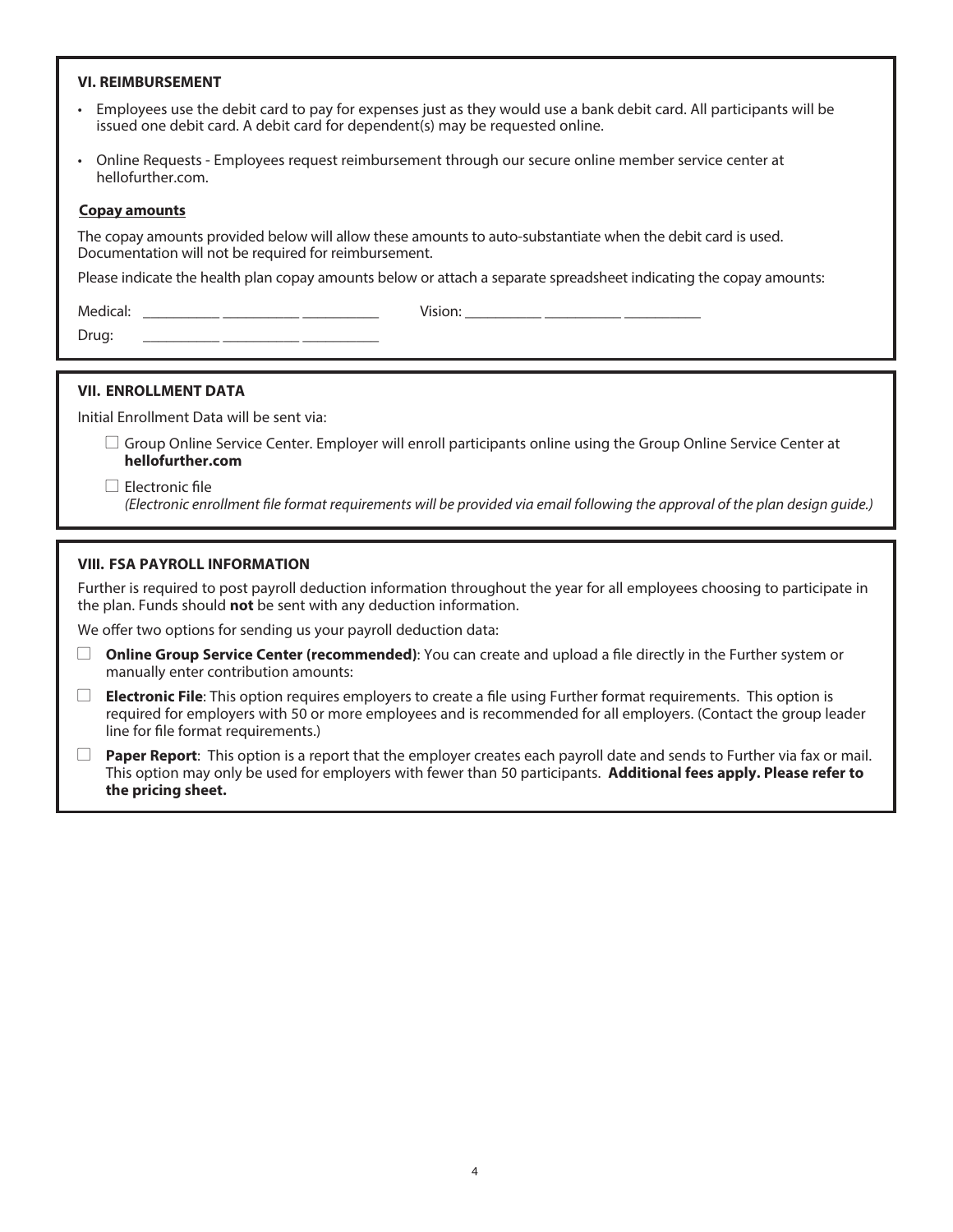| IX. ADMINISTRATIVE FEES                                                                                                                                                                                                                                                                                                                                                                     |
|---------------------------------------------------------------------------------------------------------------------------------------------------------------------------------------------------------------------------------------------------------------------------------------------------------------------------------------------------------------------------------------------|
| You will receive an automated e-mail notification when your detailed billing information is available and another<br>e-mail notification two business days in advance of the scheduled ACH transaction confirming the amount of funds<br>to be transferred. Sign in to the Online Group Service Center to view and print your complete invoice detail under<br>Administrative Fee Invoices. |
| <b>Automated Clearinghouse Information</b>                                                                                                                                                                                                                                                                                                                                                  |
| I hereby authorize Further to charge our bank account through Automated Clearinghouse for <b>Administrative Fees.</b><br>The following bank account information is provided to Further for initiation of this procedure.                                                                                                                                                                    |
| Please select one:<br>$\Box$ Use same bank account as indicated for claim reimbursements; OR<br>$\Box$ Use bank account information indicated below:                                                                                                                                                                                                                                        |
|                                                                                                                                                                                                                                                                                                                                                                                             |
| Type of Account: $\Box$ Checking<br>$\Box$ Savings                                                                                                                                                                                                                                                                                                                                          |
| Bank ABA Number                                                                                                                                                                                                                                                                                                                                                                             |
| (The ABA number is the nine-digit number located in the lower left corner of your check or savings deposit slip)                                                                                                                                                                                                                                                                            |
| <b>Bank Account Number</b><br>(Funds will be drawn from your bank account on or after the 20th of each month.)                                                                                                                                                                                                                                                                              |
|                                                                                                                                                                                                                                                                                                                                                                                             |
| X. PLAN DOCUMENTS<br>Will Further be preparing your Plan Document and Summary Plan Description (SPD)?                                                                                                                                                                                                                                                                                       |
|                                                                                                                                                                                                                                                                                                                                                                                             |

- $\Box$  Yes (Plan Documents and SPDs will be sent to the group contact within 60 days of receipt of the completed Plan Design Guide.)
- $\Box$  No (If no, please forward a copy of your plan documents to us.)

#### **XI. CLAIM REIMBURSEMENT PROCESSING**

You will receive an automated e-mail notification with the claim reimbursement totals. Sign into the Online Group Service Center to view and print your complete invoice detail under Claim Reimbursement Invoices.

#### **Automated Clearinghouse Information** *(completion of this section is mandatory)*

 I hereby authorize Further to charge our bank account through Automated Clearinghouse for **claim reimbursements** made to our employees. The following bank account information is provided to Further for initiation of this procedure.

| <b>Bank Name</b>                                |                                                                                                                  |
|-------------------------------------------------|------------------------------------------------------------------------------------------------------------------|
| Type of Account: $\Box$ Checking $\Box$ Savings |                                                                                                                  |
| Bank ABA Number                                 |                                                                                                                  |
|                                                 | (The ABA number is the nine-digit number located in the lower left corner of your check or savings deposit slip) |

| <b>Bank Account Number</b> |  |
|----------------------------|--|
|----------------------------|--|